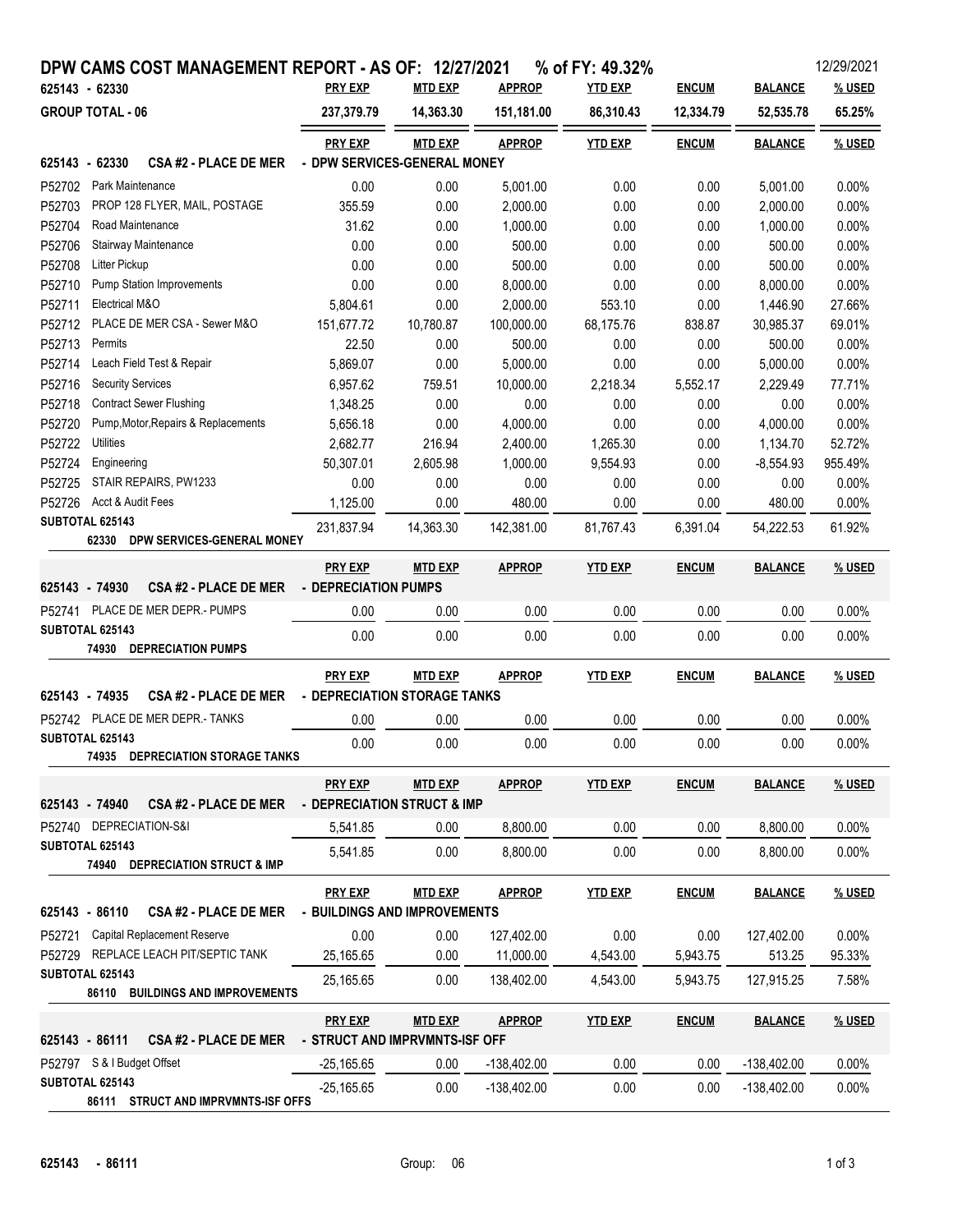| DPW CAMS COST MANAGEMENT REPORT - AS OF: 12/27/2021<br>% of FY: 49.32% |                |                |               |           |              | 12/29/2021     |        |  |
|------------------------------------------------------------------------|----------------|----------------|---------------|-----------|--------------|----------------|--------|--|
| 625143 - 86111                                                         | <b>PRY EXP</b> | <b>MTD EXP</b> | <b>APPROP</b> | YTD EXP   | <b>ENCUM</b> | <b>BALANCE</b> | % USED |  |
| TOTAL 625143 CSA #2 - PLACE DE MER                                     | 237.379.79     | 14.363.30      | 151.181.00    | 86.310.43 | 12.334.79    | 52.535.78      | 65.25% |  |